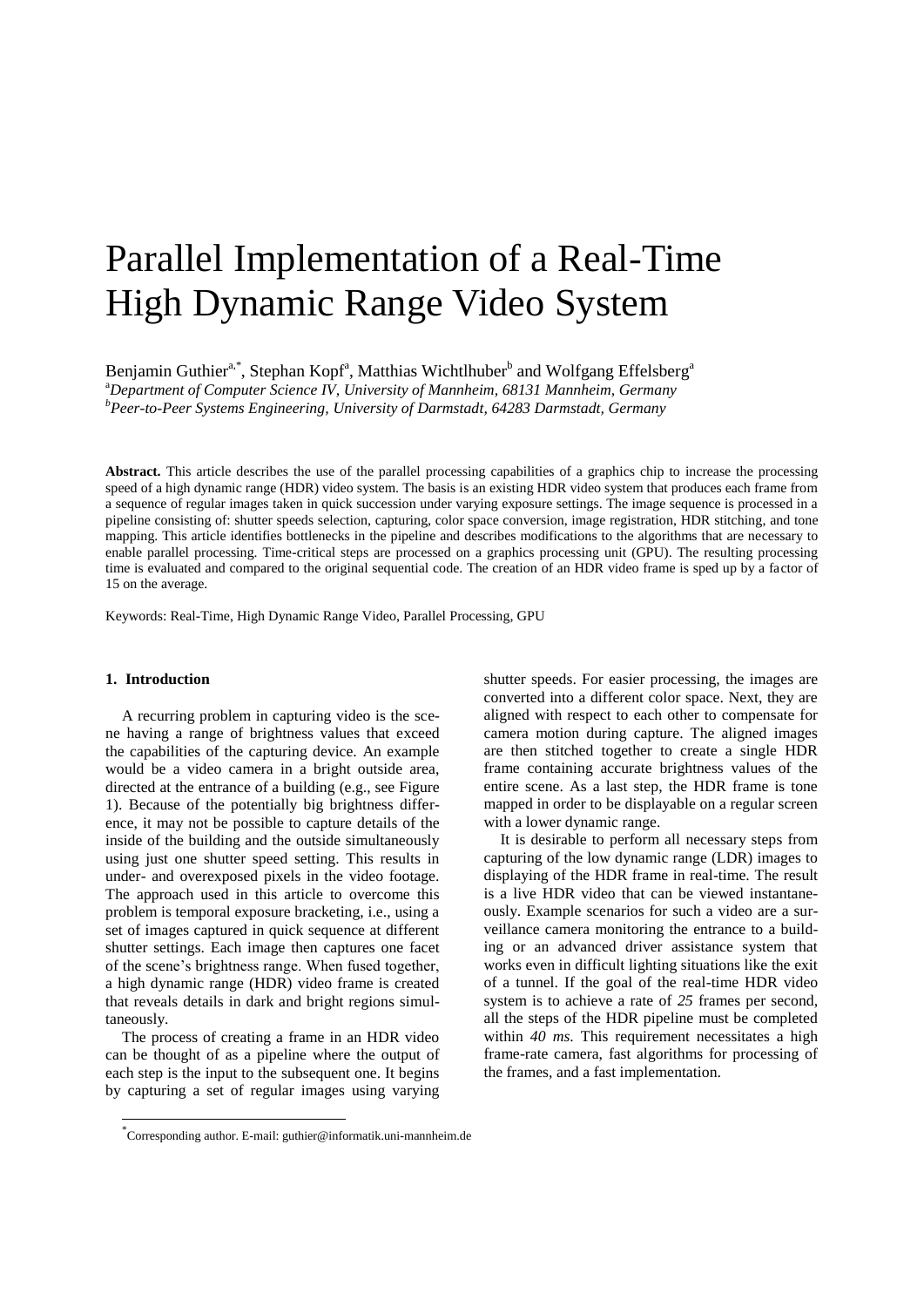

Fig. 1. The inside of the building is much darker than the outside. There is no shutter speed setting that exposes both correctly at the same time. A shorter shutter underexposes the inside of the building (left) while a longer shutter overexposes the outside (center). A solution to this problem is merging the two frames into one HDR frame (right).

The basis for the work described in this article is an existing HDR video system [12]. It implements all steps of the HDR video pipeline. The employed algorithms are optimized for reduced capturing costs and fast processing speed. They are implemented as strictly sequential code running on a CPU. This article focuses on a parallel implementation of the steps of the pipeline. It makes use of the parallel processing capabilities of a modern graphics processing unit (GPU). The article begins with an introduction to GPU programming in Section 3. A basic understanding of the underlying concepts is necessary to comprehend the design decisions made in the later sections. Section 4 gives an overview of the HDR video system to be optimized, outlining the steps of the HDR pipeline and their major subtasks. Because implementing an algorithm to run on a GPU can be difficult, it is preferable to focus on the subtasks that benefit from parallelization the most. Considerations regarding the necessity and feasibility of a parallel implementation are given in Section 5. It also describes the modifications to the identified subtasks that were necessary to process them in a parallel way. The performance of the parallel implementation of the HDR video system is evaluated in a realistic scenario and compared to the existing CPU implementation in Section 6. The section also discusses the system's run-time behavior when changing the image size or the number of captured LDR exposures.

# **2. Related work**

The fast increase of the computational power of personal computers has made the development of real-time multimedia systems possible that even allow complex video analysis and video processing tasks [1]. Parallelization of processing tasks is especially useful in the case of low-level image processing algorithms [2].

The goal of our system is to achieve a rate for the resulting HDR video of 25 frames per second. We defined an upper limit of eight low dynamic range exposures per HDR frame. This means that our system must be capable of processing 200 LDR frames per second in the worst case. Such high frame rates necessitate the use of efficient implementations. Many of the necessary computations are inherently parallel. Oftentimes a simple arithmetic operation must be applied to a large number of pixels. Contrary to a CPU, which is optimized for executing a low number of complex tasks, GPUs are capable of processing large numbers of comparably simple tasks, which makes them suitable for image and video processing tasks.

Examples of works in the area of GPU implementations are [6, 17, 18]. Using a GPU, it is even possible to run complex algorithms like graph cuts in realtime as presented by Lattari et al. [17].

Riego et al. [20] have developed a virtual 3D interface which computes the motion analysis on a GPU. They use a parallelized hierarchical Lucas-Kanade (HLK) algorithm to calculate the optical flow. In contrast to our approach, the authors only consider one computation step (the estimation of the optical flow) without considering the other steps in detail. This approach is applicable, because their required 30 frames per second are significantly lower compared to the requirements of our system.

Van den Braak et al. [5] demonstrate how GPUs can be used to speed up voting algorithms like the computation of histograms or the Hough transform. These algorithms are difficult to parallelize due to their memory access pattern. Our implementation of the histogram computation is very similar to their work.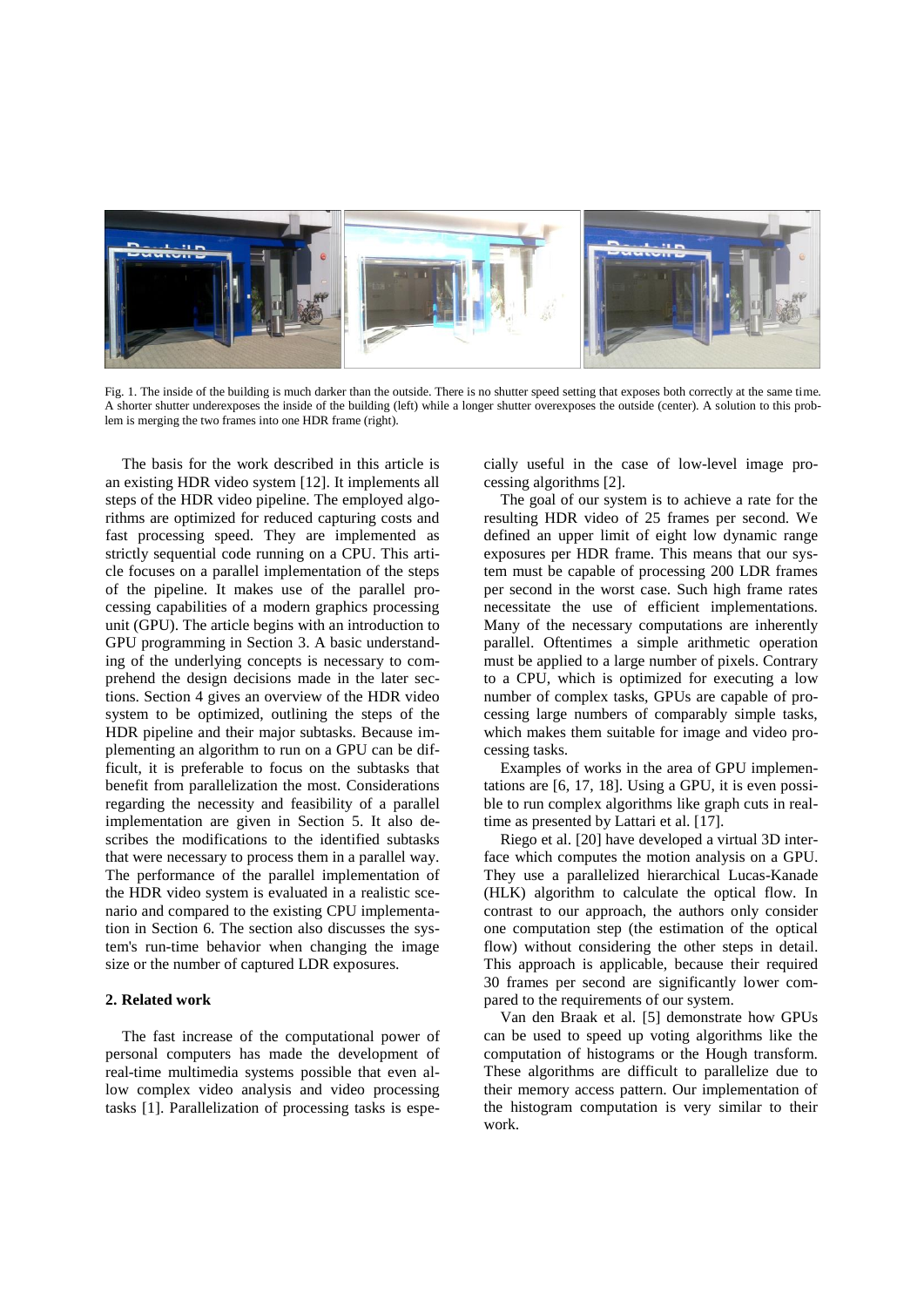An efficient implementation of Bayer demosaic filtering on GPUs was published in [18]. The presented OpenGL implementation of the Malvar-He-Cutler filter is two to three times faster than a straightforward GPU implementation.

Some recent work has been published in the area of HDR video. Creating HDR videos typically consist of four steps: capturing [7, 13, 21], LDR image registration [8, 15], merging LDR frames into an HDR frame [23], and tone mapping [3, 4, 9, 16, 19].

A popular technique to create HDR images is using a set of LDR images captured in quick sequence at different exposure settings. The most challenging problem is the estimation of the inverse camera response function to map pixel values onto scene radiance [7, 21].

Image registration may be avoided if specific hardware is used as presented in [23]. The authors have developed a system for capturing HDR video in cinema quality. They focus on an optical sensor that allows the capturing of three LDR frames with different exposure settings simultaneously. Major limitations of their approach are the fixed number of exposures and the high hardware cost for the specialized sensors.

Several techniques have been proposed to determine suitable exposure settings. Hasinoff et al. present an approach to determine noise-optimal exposure settings by using varying gain levels [13]. For a given sum of exposure times, increasing gain also increases the SNR. The proposed computation of the exposure settings is too expensive to be used in a real-time scenario.

Only few image registration techniques are able to handle the lighting differences of LDR frames with different exposure settings. Kang et al. propose a method for estimating camera and scene motion, but its computational cost is too high to be used in realtime [15]. In previous work, we have proposed a fast registration algorithm based on threshold images [8].

The tone mapping step converts radiance values back to suitable 8-bit pixel values for display or storage. Benoit et al. [3] propose a model based on properties of the human retina. HDR video content is enhanced by a non-separable spatio-temporal filter with added temporal constancy. A general model for temporal luminance adaptation was proposed by Krawczyk et al. [16]. In accordance with the human visual system that reacts to temporal changes in luminance conditions, a time constant for the speed of the adaptation is introduced. Guthier et al. have developed a tone mapping technique for videos which removes flicker in a post processing step and is applicable to all tone mapping operators [9].

To the best of our knowledge, there is no low cost system available that allows the creation of HDR video in real-time.

# **3. Considerations for a GPU implementation**

To allow the creation of high dynamic range video in real-time, time-critical parts of the HDR pipeline are processed on a graphics processing unit. As opposed to a CPU with a small number of highperformance processor cores, optimized for sequential programs, a GPU has many simple cores that complete a large number of simple tasks in parallel. Implementing algorithms for a GPU requires a higher degree of understanding of the underlying platform than a serial CPU implementation. This article thus begins by giving an introduction to Nvidia's *Compute Unified Device Architecture* (CUDA) which is used in the described work. Details can be found in Nvidia's CUDA C Programming Guide<sup>1</sup> or in [22], which discusses processor and memory organization and generally applicable optimization strategies.

When designing a parallel algorithm for a GPU implementation, the specific properties of the hardware must be understood. CUDA classifies GPUs into categories with similar compute capabilities, allowing independence from hardware details. Between the GPU classes, the differences are often just a matter of parameter adjustment, and all code is backward compatible so far. This section introduces the architecture common to all CUDA devices, giving numbers that are specific to the graphics card used where applicable.

The CUDA programming model is a C99 dialect with a minimum set of language extensions. At its core there are three key abstractions: a hierarchy of thread groups, shared memories, and barrier synchronization. This model requires partitioning of the problem into many small sub problems that can be solved independently or by cooperation of the threads within a block. More precisely, for a problem to be shifted to the GPU, it must be expressible as a dataparallel algorithm. Data parallelism describes a programming paradigm that suggests the subdivision of a problem into smaller sub problems such that the same program (kernel) can be executed by a large number of threads working on many data elements in parallel.

**.** 

<sup>1</sup> http://developer.nvidia.com/cuda/nvidia-gpu-computingdocumentation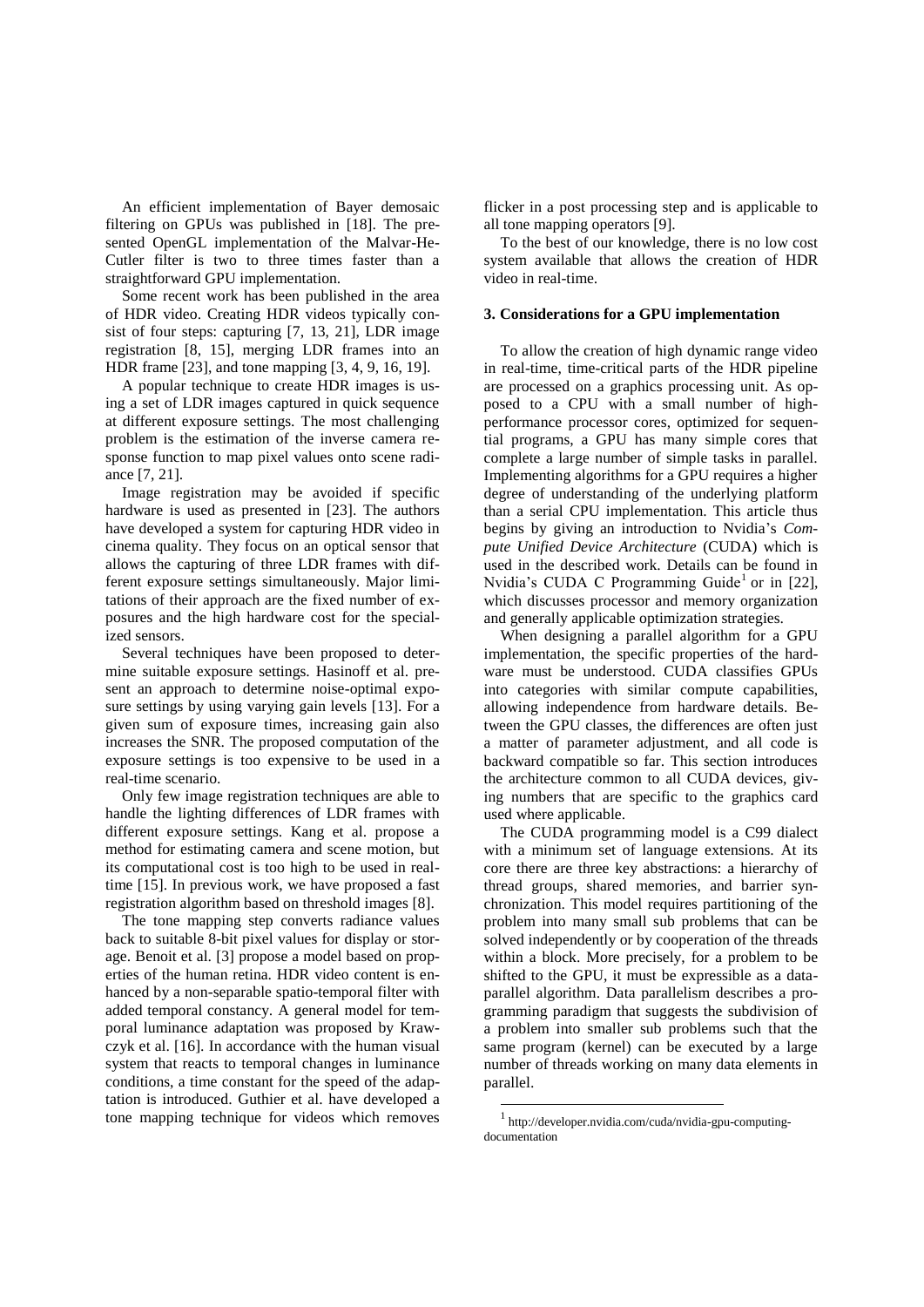The sum of all threads launched by a GPU within one kernel call is called a grid. A grid consists of several blocks of threads in a two dimensional structure. The elements contained in the blocks are lightweight threads executed by the GPU. In image processing, there is often a one-to-one correspondence between image blocks (e.g.,  $32 \times 32$  pixels) and blocks of threads. This means that the image is divided into pixel blocks which are then each processed by one thread block.

The conceptual structure of grids, blocks, and threads is called thread hierarchy. Thread blocks are required to be executable independently, in any sequential order or in parallel. This requirement allows threads to be scheduled in arbitrary order to a flexible number of cores, as one block is always executed by one core. The graphics card used for this work contains 15 multiprocessors of which each can process 32 threads at once.

The data to be processed (e.g., the images) must be copied from the host computer's memory to the memory of the graphics card. The GPU distinguishes between global, local, and shared memory. They differ in visibility, size, and access time. *Global memory* is accessible by all threads running on all multiprocessors. It is typically several gigabytes in size, but accessing it can take up to 800 clock cycles. If data is read only and the access pattern exhibits locality, this is sped up by level-1 and level-2 caches. The access to *local memory* is restricted to a single thread and is very fast. It is comparable to the access to CPU registers. *Shared memory* is a user-managed cache that is shared among the threads of one block and invisible to all other blocks. Its size is 48 kilobytes on the GPU in this work, and it can be read or written without latency, similar to a low-level cache or registers. Its main purposes are fast temporary data storage and communication between the threads of a block. For the sake of performance, it should be avoided to use the slow global memory wherever possible by keeping intermediate results in local or shared memory.

Special care must be taken to prevent race conditions when multiple threads write to the same address of the shared memory concurrently. The entire memory range is split up into 32 interleaved memory banks such that successive 32-bit words are assigned to successive banks. This means that the 32 threads of a block that are processed concurrently can all access the shared memory in parallel as long as the requested words lie in 32 different memory banks. When two concurrent threads access different words in the same memory bank at the same time, they can only be read sequentially, and the performance gain

of parallel processing is lost. This must be considered when designing algorithms for CUDA.

There exist two additional read-only caches called constant memory and texture memory. *Constant memory* is used for broadcasting read-only values quickly to requesting threads. *Texture memory* is interesting in the given scenario as it is an optimized cache for 2D access. When a thread accesses the texture cache, the hardware prefetches values from global memory that are close to the fetched value in 2D (e.g., neighboring pixels). This decreases cache misses in image processing applications, leading to a large performance gain. Additionally, the texture cache offers addressing modes like linear interpolation of values in hardware. Consequently, these operations are very fast: fetching a linear interpolated value does not take any longer than fetching a noninterpolated one.

Multiprocessors schedule and execute threads in groups of 32 parallel threads called *warps*. Warps each have their own instruction counter and registers. They always execute one common instruction at a time. If threads diverge due to data-dependent branching, the warp serializes which means that threads following the branch are executed together while all other threads are idle. When all threads are on the same path again, execution is merged for the whole warp. Such divergent branching thus slows down execution speed and is to be avoided in the code.

# **4. Overview over the HDR pipeline**

#### *4.1. Calculation of optimal shutters*

Each frame in the HDR video is created from a sequence of differently exposed LDR images. Before capturing such an image sequence, suitable shutter speeds must be determined. The algorithm for finding an optimal shutter speed sequence is described in detail in [10]. It makes use of the existing radiance histogram which is a by-product of tone mapping the previous HDR frame. Shutter speeds are chosen in a way such that radiance values that occur frequently in the scene are well-exposed in at least one of the captured images.

The "well-exposedness" of a certain range of radiance values is expressed by a so-called *contribution function*. It is derived from pixel weighting functions that are often found in the literature as parts of HDR creation techniques [7]. They judge a pixel's usefulness for estimating an accurate radiance value from it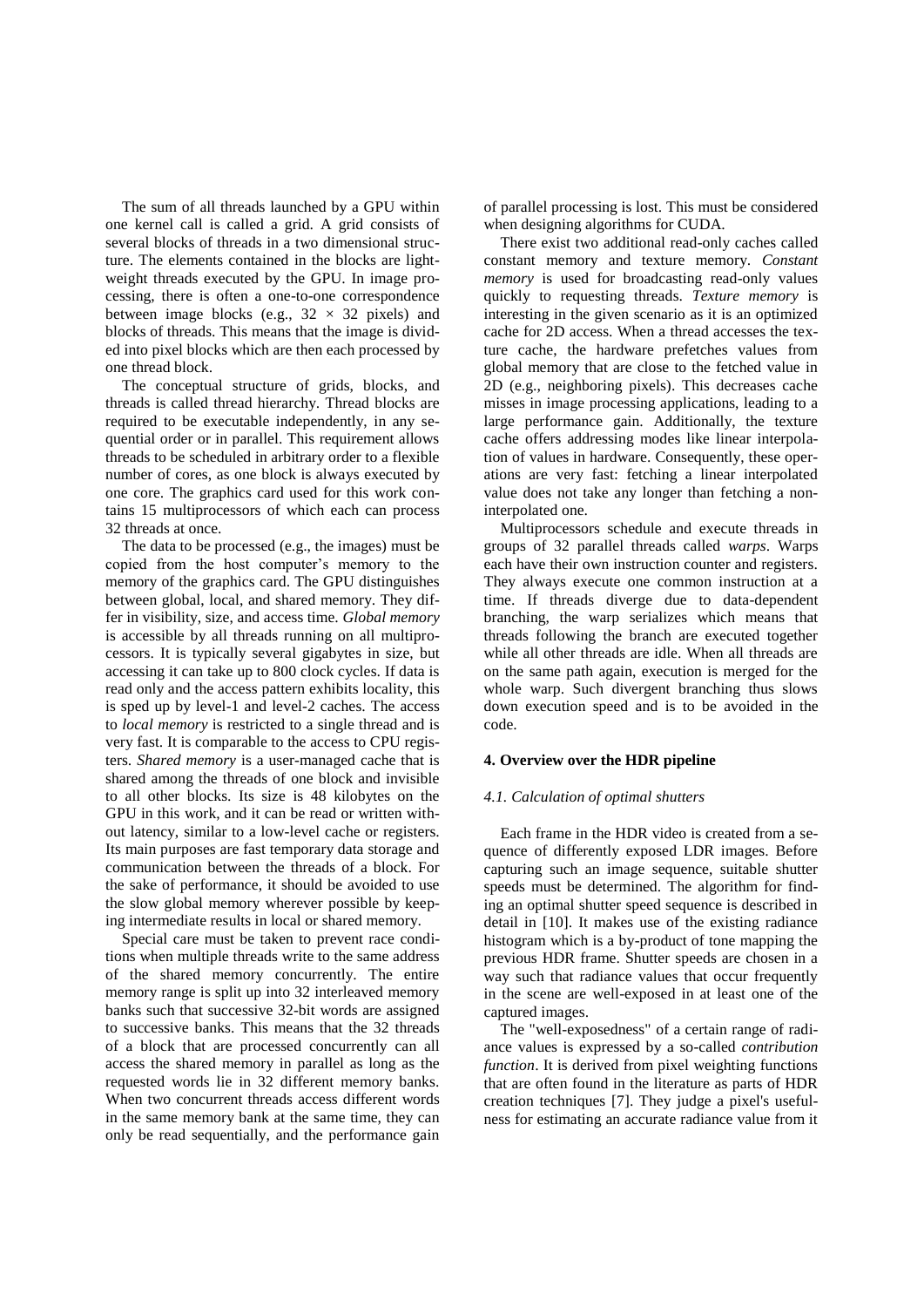and are generally used during the stitching of images into an HDR frame. In the context of shutter speed calculation, weighting functions are used to construct a *combined contribution function* for any given sequence of shutter values. It indicates how well each radiance value can be reconstructed from an exposure sequence captured using the given shutter speed sequence. In other words, the combined contribution function judges the well-exposedness of a certain scene brightness range in a sequence of differently exposed images.

The cross correlation between the radiance histogram and the combined contribution function can now be calculated, resulting in a *total coverage* value. The coverage value is high when peaks in the histogram correspond well with peaks in the combined contribution function. This is equivalent to saying that frequently occurring radiance values (peaks in the histogram) are well-exposed by a certain shutter speed sequence (peaks in the contribution function). The algorithm uses this metric to decide which shutter speeds to add to the sequence next. Once an optimal shutter speed sequence is determined, it is transmitted to the camera which then starts capturing.

It should be noted that the number of shutter speeds required to cover a given scene is not known in advance. The algorithm stops once the desired total coverage is achieved. Furthermore, the combined contribution function changes with each shutter speed that is added to the sequence. This must be kept in mind for the GPU implementation described later.

#### *4.2. Color conversion*

Digital cameras usually use a Bayer color filter array to capture color images. Each sensor pixel then only records a specific range of the color spectrum – either red, green, or blue. In order to obtain an RGB value for each pixel, the two missing components must be interpolated from the neighboring pixels. See Figure 4 for an exemplary arrangement of red, green, and blue pixels. In the example, a red pixel interpolates its blue component from its diagonal neighbors. Depending on the position in the array, four cases of interpolation exist: red, blue, and two cases of green pixels.

Most processes in the HDR pipeline only operate on the brightness of an image and leave color unchanged. It is thus desirable to separate the brightness from the color information. This is done by converting the image from RGB into the Yxy color space. A



Fig. 2. A mean threshold bitmap. The row and column histograms to the left and below respectively count the number of black pixels in the corresponding line.

pixel is then represented by the brightness component Y and two color components x and y. The first step of the conversion is a matrix multiplication that converts the RGB vector to XYZ. Conversion matrices for this step can be found in the literature [14]. The Y component is then used directly while the color components x and y are derived from the XYZ vector in an operation similar to normalization.

At the end of the HDR pipeline, the created HDR frame must be converted back to RGB for display. This is done analogously.

#### *4.3. Histogram-based image registration*

The set of low dynamic range (LDR) exposures was captured with camera motion in between. Before merging the images into an HDR frame, the horizontal and vertical shift between each pair of exposures must be estimated and compensated. Details can be found in [8] and [11].

First, a so-called *Mean Threshold Bitmap* (MTB) is calculated for each exposure [25]. It is a black and white version of the original image with a threshold chosen such that 50% of the pixels are black and 50% white. The threshold is set by first creating a brightness histogram and finding its median. The advantage of MTBs is that they are – to a certain degree – invariant to exposure change. This is a desirable property for the registration of exposure sequences.

Once an MTB is created, its pixels are summed up horizontally and vertically to establish row and col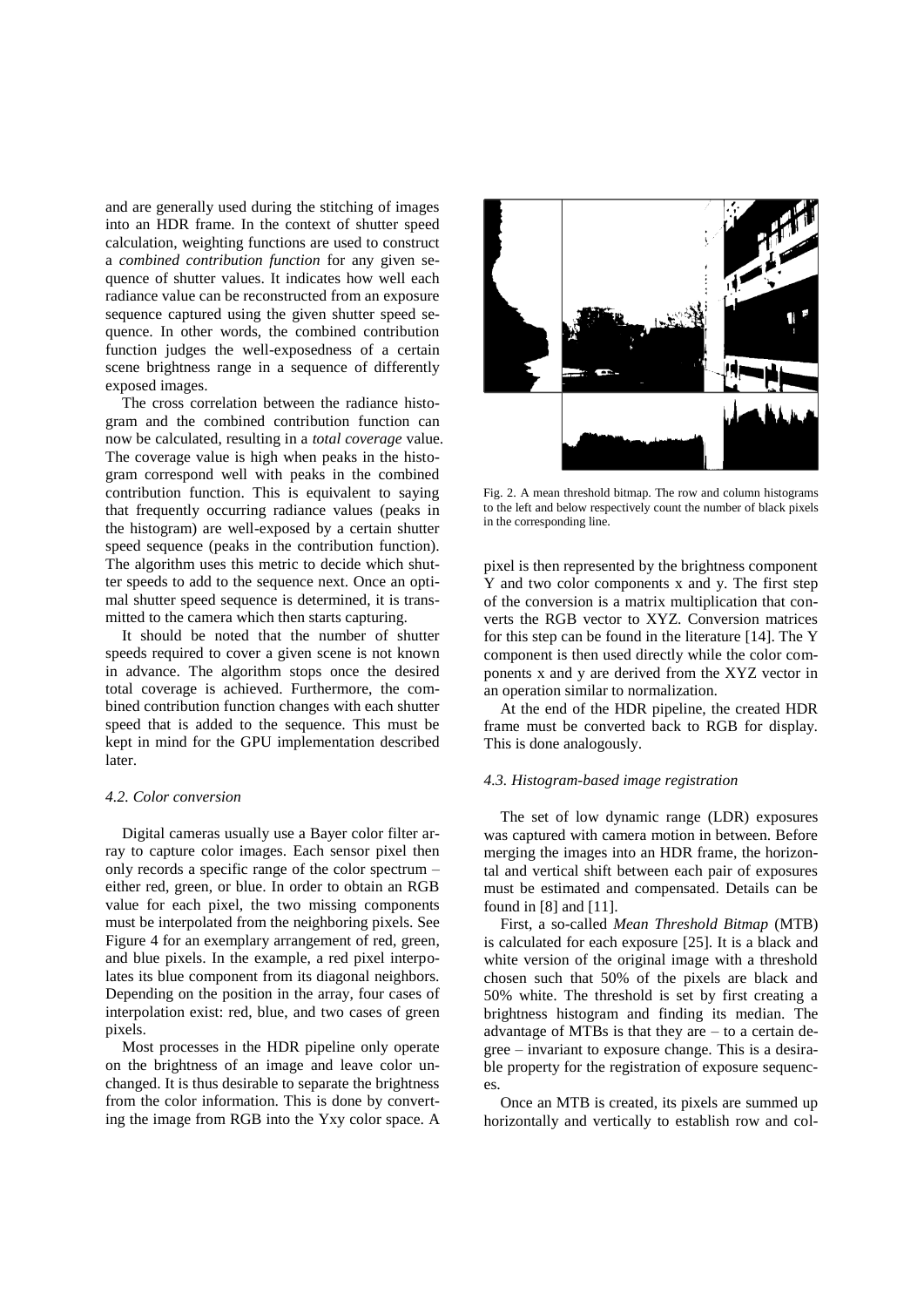umn histograms. It is necessary to calculate separate histograms counting black and white pixels, because pixels near the threshold are ignored. This leads to a total of four histograms per exposure and eight histograms for the registration of an exposure pair. See Figure 2 for an example.

Next, the *Normalized Cross Correlation* (NCC) between corresponding histograms of the two exposures is calculated to estimate the intermediate shift. In the example of horizontal shifts, the NCC between the column histograms of both images is calculated for each possible shift value within a predefined search range. The shift value leading to the best correlation value is assumed to be the correct one.

As a last step, all resulting shift vectors are validated using a *Kalman filter* to incorporate knowledge of the motion in previous frames into the estimation. Based on a certainty criterion, the shift vector is used directly or interpolated from values obtained in preceding frames.

# *4.4. HDR stitching*

The registered image sequence is merged into an HDR frame in a process called HDR stitching. A detailed explanation of it can be found in [7].

During image capture, the radiance emitted from a point in the scene is measured and recorded as a device-specific pixel value. The goal of HDR imaging is to recover the physical radiance again that gave rise to a pixel value. A pixel in an HDR frame represents the radiance at one point in the scene. HDR stitching is thus the inverse of the capturing process: Estimating radiance from pixel values. This is done by applying the inverse camera response function to all pixels of all LDR exposures and dividing them by their respective shutter speed. Like this, one approximation of the radiance map is obtained from each of the exposures. A weighted average over the estimated radiance maps then yields the real radiance. The weighting function used here is identical to the one used to determine optimal shutter values.

# *4.5. Tone mapping with flicker reduction*

In order to be displayable on a regular screen, the large radiance ranges of an HDR frame need to be compressed to 8-bit values. Preferably, the compression is done in a way that maintains as much of the gained HDR information as possible. This process is called *tone mapping*. The tone mapper used in this

work is described in [24]. It is augmented by flicker reduction as detailed in [9].

The tone mapper in use is a global operator that applies the same tone reproduction function to all pixels in the HDR frame. This function is derived from the cumulative histogram over log radiance values in the scene. After normalization and clipping of the histogram bins, the cumulative histogram is used directly as the mapping function. This is similar to histogram equalization.

For tone mapping, the following steps are necessary. The highest and lowest radiance values in the HDR frame must be determined first to set the range of histogram bins. A log radiance histogram can then be calculated. It is used later to determine the shutter speeds for the next frame. Summing up the bins results in a cumulative histogram. The tone mapping function derived from it is then applied to each pixel in the HDR frame.

The described operator was designed with still images in mind. It is used on each frame of the HDR video individually. When doing so, temporal changes of the minimum or maximum scene radiance lead to rapid changes of the mapping function from one frame to the next. This shows up as flicker in the tone mapped video. Flicker is thus detected and removed in a post-processing step. The average image brightness of each tone mapped frame is calculated. Large variations of the average over a short amount of time indicate flicker. When flicker is detected, the average brightness is adjusted to remove the flicker effect. Adjusting the image brightness is done by multiplying the pixels by a certain factor.

#### **5. Parallel Implementation of the subtasks**

Redesigning an algorithm for a parallel implementation takes considerable effort. It is also more difficult to assure correctness and to maintain such an implementation. The individual steps of the HDR pipeline are thus first analyzed with respect to the computation time they require and their suitability for parallelization. The former is measured easily from the existing sequential code. The latter is judged by the amount of parallelism a problem exhibits and its arithmetic intensity: Parallelism is the percentage of instructions that can be executed concurrently; *arithmetic intensity* can be defined as the ratio between mathematical operations and memory access, where a higher arithmetic intensity is preferable for a GPU realization. Both criteria are somewhat vague but still sufficient for assessing the suitability for a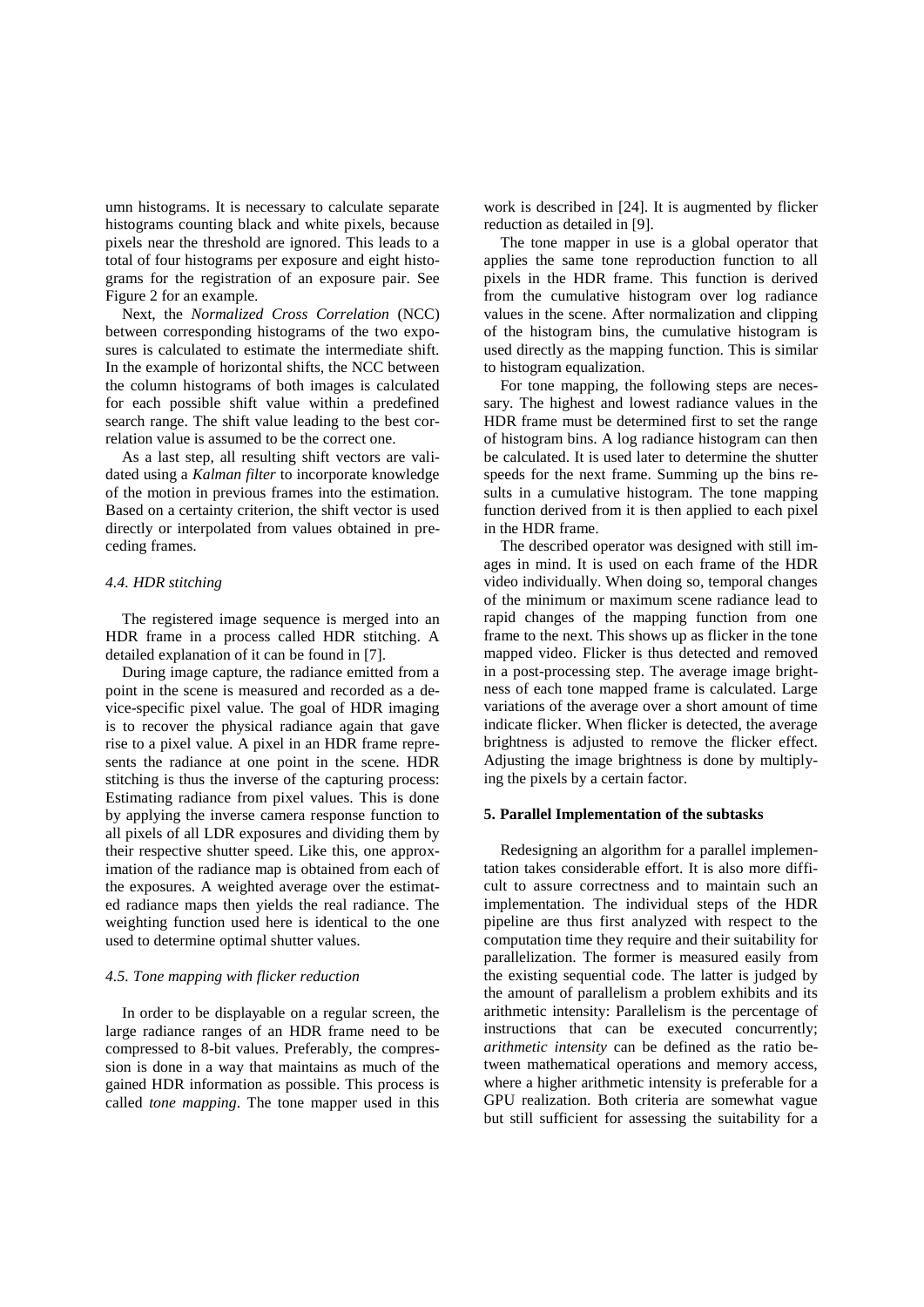#### Table 1

Overview of the subtasks of the HDR pipeline. Shown are the relative computational cost, the amount of parallelism (P), and the arithmetic intensity (AI). "high" entries indicate factors that suggest a GPU implementation. Our decision for the type of implementation is given in the rightmost column.

| <b>Pipeline Step</b>                    | <b>Operators</b>                                                                                                | Cost                                        | $\mathbf{P}$                                 | AI                                       | GPU/<br><b>CPU</b>                                                               |
|-----------------------------------------|-----------------------------------------------------------------------------------------------------------------|---------------------------------------------|----------------------------------------------|------------------------------------------|----------------------------------------------------------------------------------|
| Optimal<br>Shutter Seq.                 | Cross Correl.                                                                                                   | low                                         | med.                                         | high                                     | <b>CPU</b>                                                                       |
| <b>Bayer Pattern</b><br>Interpolation   | $\overline{a}$                                                                                                  | high                                        | high                                         | med.                                     | <b>GPU</b>                                                                       |
| <b>Color Space</b><br><b>Conversion</b> | $\overline{a}$                                                                                                  | high                                        | high                                         | high                                     | GPU                                                                              |
| Image<br><b>Registration</b>            | <b>Brightness</b><br>Hist.<br>Median<br>Row/Col. Hist.<br><b>NCC</b><br>Kalman Filter                           | high<br>low<br>high<br>low<br>low           | med.<br>med.<br>high<br>high<br>low          | low<br>low<br>low<br>high<br>high        | <b>GPU</b><br><b>CPU</b><br><b>GPU</b><br><b>GPU</b><br>CPU                      |
| <b>HDR</b> Stitching                    | Weighted Avg.                                                                                                   | high                                        | high                                         | high                                     | <b>GPU</b>                                                                       |
| <b>Tone Mapping</b>                     | Min / Max<br><b>Brightness</b><br>Hist.<br>Hist. Cumul.<br>TM Operator<br>Avg. Bright-<br>ness<br>Normalization | high<br>high<br>low<br>high<br>high<br>high | med.<br>med.<br>med.<br>high<br>med.<br>high | low<br>low<br>low<br>high<br>low<br>med. | <b>GPU</b><br><b>GPU</b><br><b>CPU</b><br><b>GPU</b><br><b>GPU</b><br><b>GPU</b> |
| <b>Color Back</b><br><b>Conversion</b>  |                                                                                                                 | high                                        | high                                         | high                                     | <b>GPU</b>                                                                       |

parallel implementation. For a more detailed discussion of arithmetic throughput and global memory latency see [22].

The complete HDR video system described here consists of the following parts: Calculation of optimal shutters, capturing images, color conversion, histogram-based registration, HDR stitching, histogram adjustment tone mapping with flicker reduction, and color back conversion. These parts can be further divided into their computationally expensive subtasks.

The most expensive step of *determining shutter sequences* is repeatedly calculating the cross correlation between the (existing) brightness histogram and the contribution vector.

*Capturing* is done by the camera and cannot be sped up. The Bayer pattern in the captured LDR images is first interpolated to full RGB and then converted into Yxy.

For *registration*, a brightness histogram must be calculated for each LDR image and its median must be found. Row and column histograms are then created from a temporary MTB and the normalized cross correlation (NCC) between them is calculated repeatedly. The resulting shift vector is Kalman filtered.

HDR *stitching* consists of computing each HDR pixel from a weighted average over the corresponding LDR pixels.

*Tone mapping* requires the computation of a cumulative log radiance histogram, which consists of finding the minimum and maximum radiance, calculating a log radiance histogram and cumulating the bins. Each pixel is then tone mapped from radiance to pixel values. To reduce flicker, the average brightness of the tone mapped result must be calculated, and the image must be normalized iteratively.

In the end, the tone mapped image is *converted* back to RGB.

In the following, all subtasks are analyzed with respect to necessity and feasibility of a parallel implementation. The results of the analysis are summarized in Table 1. Refer to Section 4 for details. For those subtasks that are chosen for a parallel implementation, the modifications to the algorithms that are necessary to run them on a GPU are described as well. Subtasks that are similar to each other are discussed only once.

#### *5.1. Normalized cross correlation*

The normalized cross correlation between all row or column histograms for all possible shift values can be calculated independently of each other. A high cache hit rate is expected, because the same row/column histogram bins are read repeatedly and never changed in between. This allows them to be bound to the texture cache. Additionally, a high arithmetic intensity makes cross correlation wellsuited for parallelization. On the other hand, it is a rather cheap operation overall. Cross correlation was implemented on the GPU only for image registration and not for shutter calculation: The row and column histograms were created on the GPU and thus already reside in the graphic card's main memory. Furthermore, they are constant during the entire cross correlation, enabling efficient caching and data independence. This is not the case when determining optimal shutters. The combined contribution, which is repeat-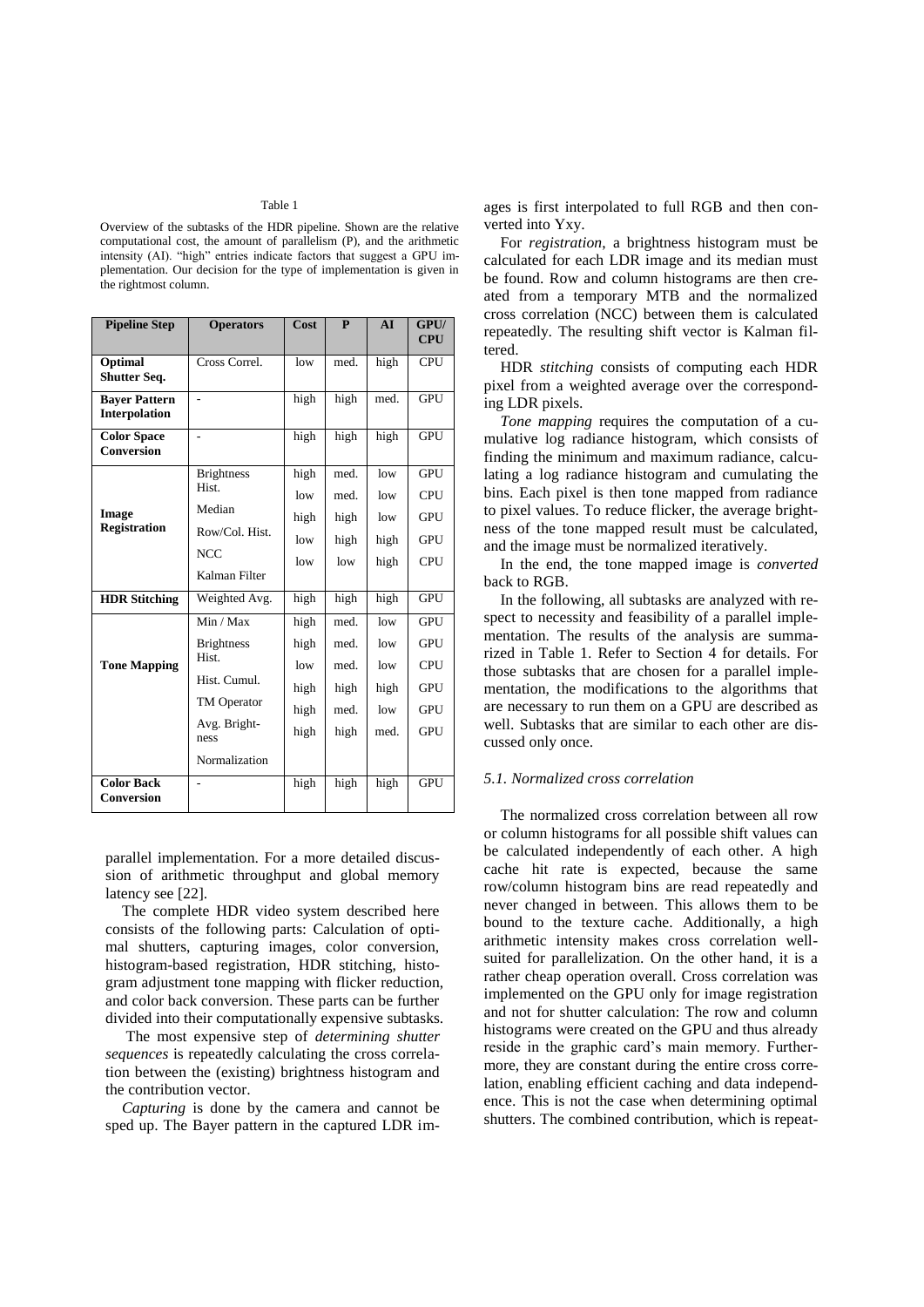

Fig. 3. Normalized cross correlation between two column histograms H<sub>1</sub> and H<sub>2</sub> to determine the horizontal shift s between two images. A thread is started for each value in the result vector to be calculated. The values represent the correlation for a specific shift.

edly correlated with the brightness histogram, changes after each determined shutter speed. This adds a sequential dependence to the calculation, making it less suitable for parallelization. Since it is a cheap operation, the existing sequential code was kept.

To compute the NCC between two row or column histograms, one thread is started for each shift *s* in the search range. Each thread calculates the normalized cross correlation for its shift and writes the result of the calculation to its corresponding position in the result vector. In the end, the result vector is downloaded into the host memory. A sequential search on the CPU finds the position of the highest correlation value. Figure 3 illustrates the process.

## *5.2. Bayer pattern interpolation*

For bilinearly interpolating a pixel's RGB value from its neighbors, four cases need to be differentiated based on the pixel's location on the color filter array. This means that without further modification, this method leads to massive branching in the kernel. On the other hand, an interpolation kernel can benefit from texture caching, because the access pattern is highly local in 2D. It is also a highly parallel problem. Its arithmetic intensity varies with the pixel position with an average of 0.65 arithmetic operations per memory access.

A naive implementation iterates through the image and interpolates the missing pixel values differently depending on the four possible locations in the Bayer grid. In order to avoid branching, a thread relocation mechanism was implemented which is illustrated in Figure 4. It changes the relationship between a pixel and the thread which does the interpolation. Normally, a thread would be responsible for interpolating the RGB values for a pixel matching the thread's position in the 2D grid. Neighboring threads would then

be executed at the same time sharing the same instruction counter. In this situation, the different branching of the threads would lead to a serial execution and low performance. Relocating the threads so that those corresponding to pixels with matching location on the color filter array are executed simultaneously avoids branching. For example, in the Figure, every thread in block 4 can now calculate its blue component from its left and right neighbors.

# *5.3. Color conversion, tone mapping, normalization*

Color space conversion, as well as applying the tone mapping operator and image normalization, are ideally suited for a GPU implementation since they fully comply with the data parallelism paradigm [5]. No branching takes place as each element is treated in the same way. Each image pixel is read and written exactly once. Additionally, all three operations have a high arithmetic intensity caused by the multiplication and addition of pixel values.

We limit our description here to the parallel implementation of color conversion. The same also applies to using a global tone mapping operator and to image normalization. The implementation of the kernel for color conversion from RGB to XYZ is the translation of a color conversion matrix into code. Again, one thread is started per pixel. The RGB values for the conversion are read from the pixel corresponding to the thread. These values are multiplied by the color transformation matrix. The resulting XYZ vector is then normalized to obtain the chromaticity *xy* and the brightness *Y*. These values are written back to the three channels of the pixel in the output image. Afterwards, the result can either be passed on to the next kernel (e.g., image registration), or it can be displayed in the case of the final back conversion to RGB.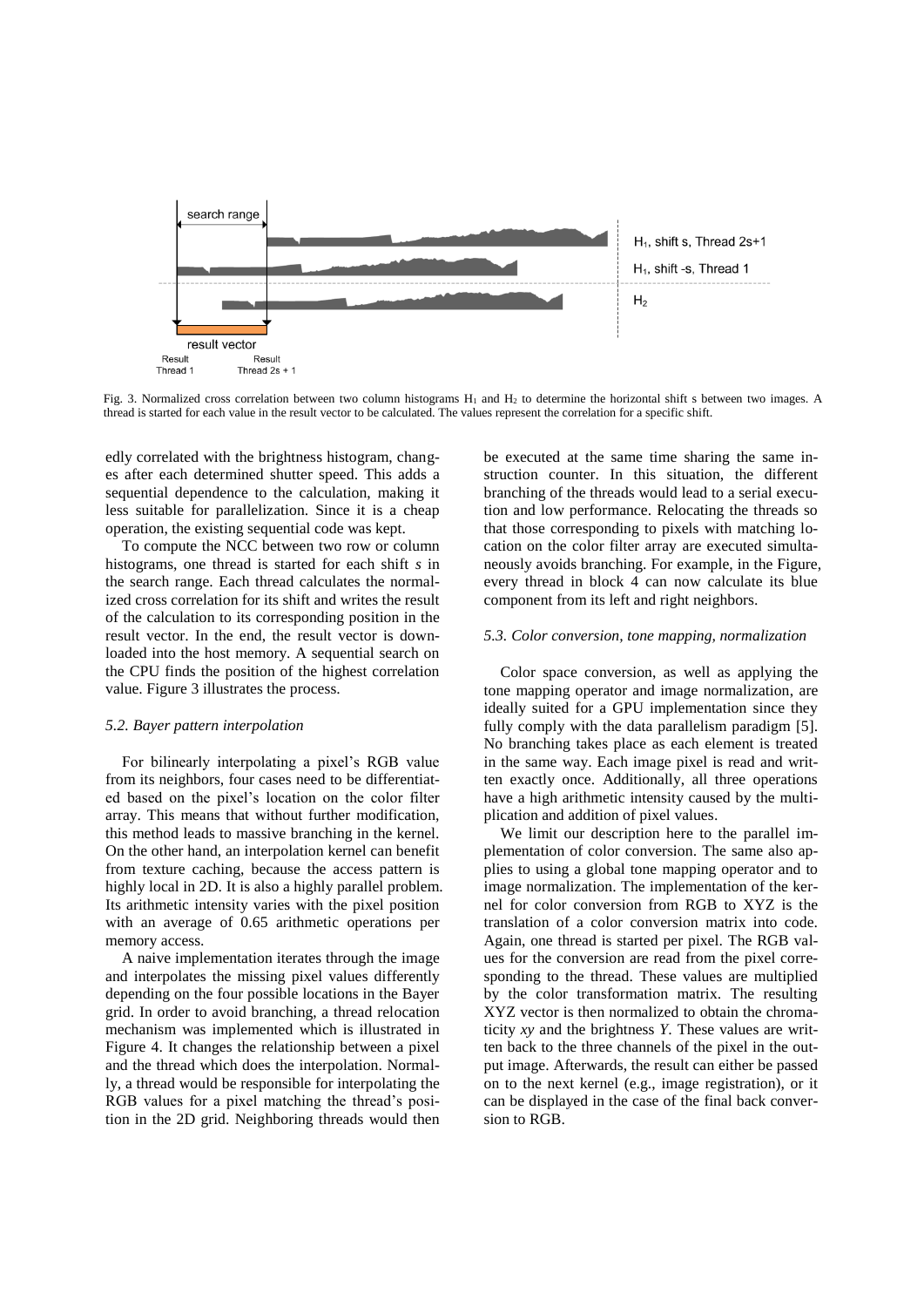

Fig. 4. Each pixel is assigned one thread to interpolate its RGB values from the surrounding. The threads with the same number belong to the same block and are executed at the same time. This leads to threads with different colors in their neighborhood running simultaneously, and branching becomes necessary. After relocating the threads, each thread in the block can interpolate in the same way.

# *5.4. Brightness histogram*

During the creation of a brightness histogram, data must be written to a small set of memory addresses (the histogram bins) for all of the pixels. This induces a certain data dependence and leads to thread collisions and sequential writing. Additionally, there is very little computational work between the memory accesses. Despite these difficulties, it was considered for a GPU implementation because it is a costly operation overall. Our implementation is similar to the one proposed in [5].

The image over which the histogram is computed is first subdivided into rectangular areas of size *32* × *64* pixels. To calculate a histogram, each block has to perform *2048* read and write operations on the histogram bins in global memory. This would take many clock cycles, and the operations would be strictly serial. Instead, the paradigm of parallel reduction is applied. That is, histograms for small image areas are created first and then successively merged into one final histogram over the entire image. *32* threads are started per block. Each thread computes a separate histogram with *64* bins over one row of the block which is written to the fast shared memory. The histogram has only *64* bins for efficiency purposes. Interleaving of the histograms in shared memory such that a whole histogram resides on the same memory bank allows for conflict-free memory access by the threads, and true parallelism can be achieved. The banks of shared memory and the way the histograms are stored is illustrated in Figure 5.

Next, the *32* histograms of the block are summed up into a single histogram for the block. Since the content of the shared memory expires when the



Fig. 5. Simplified illustration of shared memory with *8* memory banks and *64* addresses. Consecutive addresses lie on consecutive banks. The histograms are interleaved such that each lies on its own bank. Eight threads can write concurrently.

threads terminate, the same *32* threads must be reused for summation. Each thread is assigned two bins of the total histogram. It loops through the *32* histograms (vertically in Figure 5) and maintains two sums. It must be noted that each histogram resides on its own memory bank. If all threads started with the first histogram, the 32 read operations to the same bank would be serialized, leading to bad performance. Instead, summation loops start with a different histogram for each thread (shifted by one relative to its predecessor thread). Like this, all summations can be done in parallel without bank conflicts. The final sums (i.e., the histogram for the block) are then written to global memory by an atomic add function provided by CUDA.

With this approach, the number of write operations to global memory is reduced from *2048* to *64* per block. Pixel data is read from global memory as a texture which allows for efficient caching.

## *5.5. Median computation*

There exist parallel sorting algorithms, so the problem of finding the median of a histogram can be parallelized. However, the problem size of searching through a number of histogram bins is too small to justify the effort.

# *5.6. Row and column histograms*

The creation of a mean threshold bitmap can be viewed as an intermediate step to the computation of row and column histograms. Both operations have a low arithmetic intensity. The creation of a threshold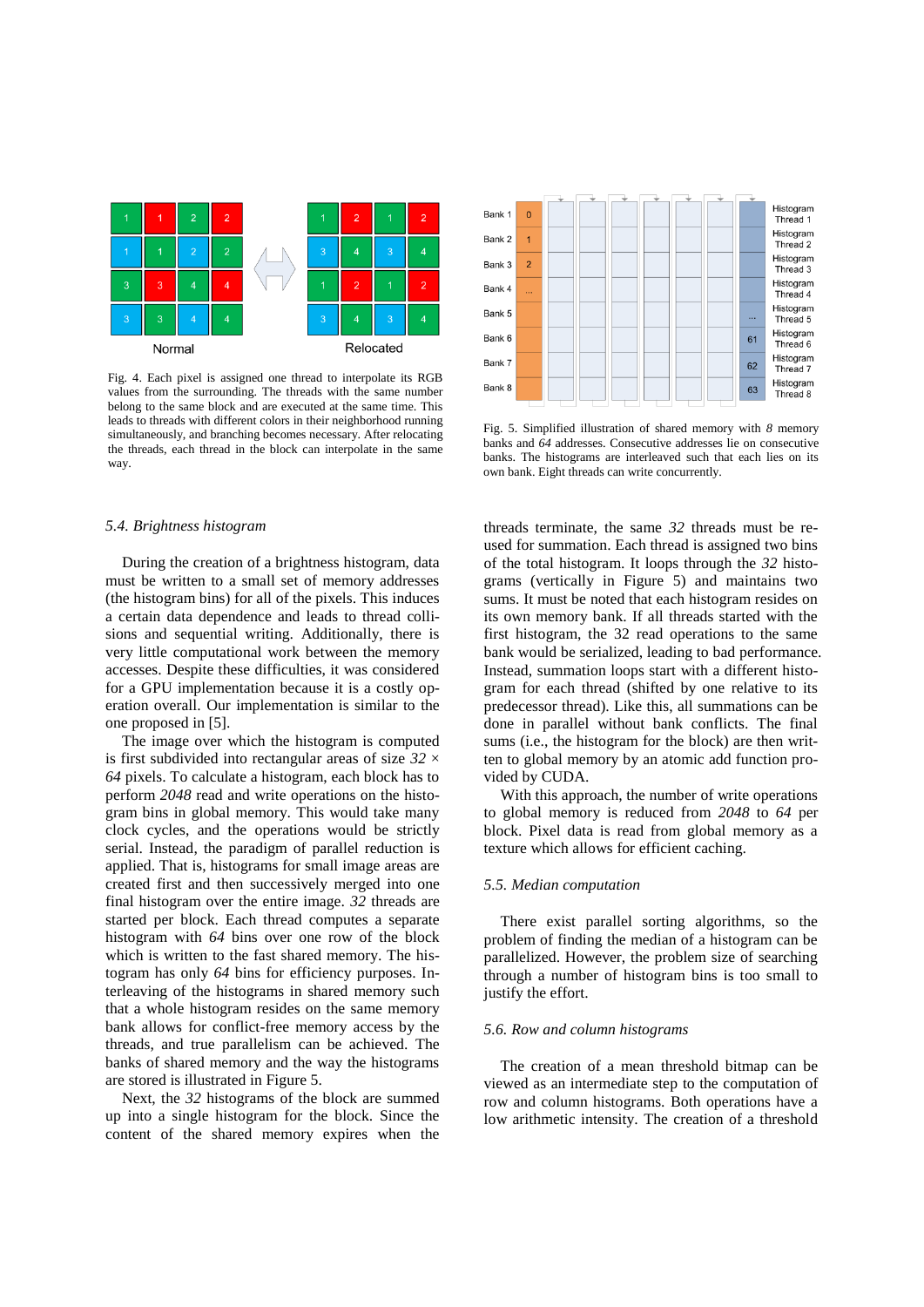bitmap has high parallelism as each pixel can be converted separately. Computation of row and column histograms brings up a similar issue as brightness histogram computation: An entire row/column accesses the same histogram bin. However, in this case, this access is predictable and can be optimized.

For the registration of an image pair, a total of eight row or column histograms are created. All histograms are calculated separately by similarly implemented method calls. On a GPU, this is more efficient than running one parameterized method with code branching. For simplicity, only the creation of a column histogram counting black pixels for every column of an image is described here.

The image is subdivided into blocks of  $32 \times 32$ pixels. This time, one thread is started for each pixel in the block. Each thread computes the thresholded value of its respective pixel, that is, the thread checks if its pixel is darker than the threshold and writes a *1* into shared memory if it is. The mean threshold bitmap is thus created in shared memory only. Care is taken that the set of *32* threads that are executed concurrently on a multiprocessor write the bit to 32 separate memory banks. Pixel data is again read from global memory as a texture. *32* of the threads are then re-used to count the black pixels of each column. Each thread is assigned one of the columns of the block. The thread loops through all rows to count the *1*s in shared memory. An entire row resides in the same memory bank (see Figure 5). So, in order to prevent bank conflicts, the threads each start counting from a different row so that all *32* read operations can be done in parallel. The sum of black pixels in a column is then added to the column histogram in global memory using an atomic add operation.

# *5.7. Kalman filtering*

Filtering only takes about 16 µs on a CPU, so its computational effort is negligible and thus left on the CPU.

# *5.8. HDR stitching*

HDR stitching complies well with the data parallelism paradigm. The radiance value of each HDR pixel can be obtained independently without a need for synchronization. The arithmetic intensity of this operator is high due to the addition and multiplication of pixel values and the evaluation of the weighting function.

HDR stitching cannot use the GPU's texture cache to access the LDR exposures to be stitched. This is because the CUDA compiler needs to know the number of texture cache bindings in advance before compilation; however, the number of LDR exposures is dynamically chosen. Depending on the parameters of the shutter speed selection algorithm [10], a large and unbounded number of images may need to be captured. Furthermore, due to the way we capture exposures [12], their size may vary in each frame.

The LDR sequence can be viewed as a 3D stack of images with varying size. This stack of images resides in the global memory of the GPU. One thread is started for each HDR pixel which iterates through the corresponding pixels in the stack of exposures and calculates the weighted average. During one iteration, the current radiance and chrominance values and the cumulated weight of all pixels must be held in local memory (registers). The radiance and the two chrominance values are then written to the output image in global memory as floating point values. Contrary to the CPU version, the GPU implementation does not precalculate the weighting function or stores it in memory. Experiments showed that calculating only the required weights on the fly is cheaper than accessing the precalculated array from all threads.

# *5.9. Minimum, maximum, and average*

Calculating a cumulative log radiance histogram for tone mapping starts by finding the minimum and maximum log radiance in the HDR image. This is similar to calculating the average image brightness for flicker reduction. By employing so-called parallel reduction, these processing steps can be made parallelizable to some extent. The arithmetic intensity is low, because very little computational work is done between the memory accesses. We implemented it for the GPU, because it is a costly operation overall.

To illustrate parallel reduction, we describe the calculation of the maximum of a one-dimensional array here. This technique is applied to the calculation of the minimum, maximum and average of the pixels in an image.

Parallel reduction is an iterative divide-andconquer approach. In the first iteration, one thread is started for each element in the array. Each thread calculates the (trivial) maximum of the element, which is simply the element itself, and writes it to shared memory. Every other thread is then discarded. In the next iteration, the remaining threads calculate the maximum of their element and its neighbor and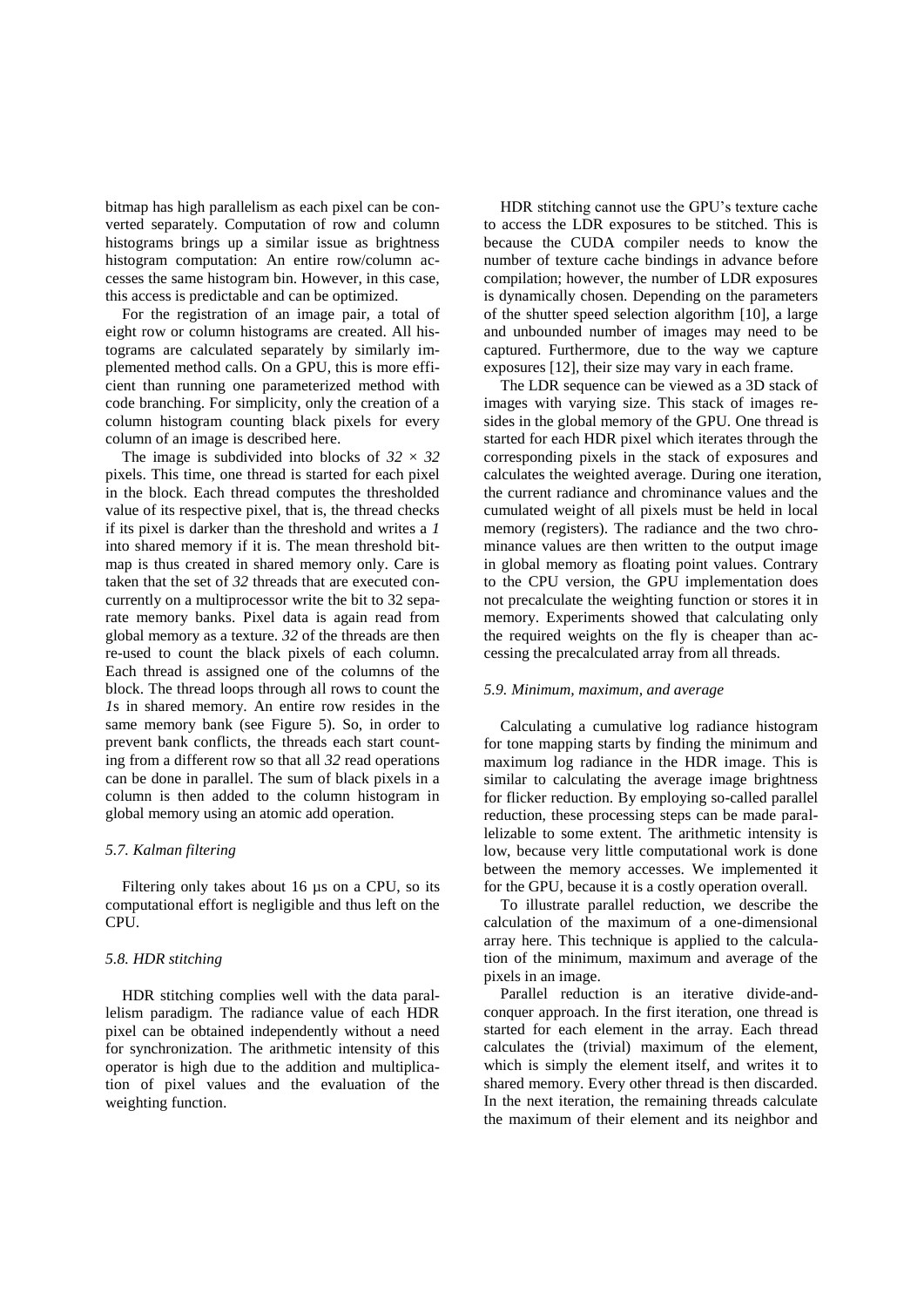again write it to shared memory. In each iteration, the number of threads is halved, and maxima are combined with their neighbors. This is repeated until only one global maximum is left which can then either be written to global memory or copied back to the host system.

# *5.10. Cumulative log radiance histogram*

The same considerations as for general brightness histograms described above apply to the computation of the cumulative log radiance histogram. The only exception is the summing up of the histogram bins. It has negligible computational costs and does not require a GPU implementation.

# **6. Experimental results**

The following performance aspects of the HDR video system were assessed:

- processing times of the subtasks of the HDR pipeline when changing the image size,
- processing times when changing the number of exposures,
- average capturing and processing times in a *30* seconds HDR video under realistic conditions,
- comparison of CPU and GPU processing times.

The individual subtasks were grouped together as seen fit for the analysis. Displaying the processed video frames means copying them into the memory of the graphics card. Since the last step in the pipeline – color conversion from Yxy back to RGB – is performed on the GPU anyway, displaying the result is a free operation and thus ignored in the following.

For all experiments, a desktop PC was used which is equipped with an AMD Athlon II X2 250 64-bit CPU with two cores running at 3 GHz and a total of 4 GB of RAM. The installed graphics card is an Nvidia GeForce GTX 480 with 15 multicores running at a clock rate of 1.4 GHz and 1.5 GB of dedicated memory. Each multicore can process *32* threads at once. The used camera is an AVT Pike F-032C FireWire camera capable of capturing *208* frames per second in VGA resolution. It uses a Bayer color filter array to acquire color images.

The computation time of most of the steps in the HDR pipeline depends on the size of the images. In the experiment described here, the relationship between processing time and image size is analyzed. Most parts of the GPU implementation are optimized



Fig. 6. Processing time versus image height for a fixed number of *5* exposures. The two solid lines are image registration (blue) and color conversion (red). They both use the left scale ranging from *0* to *6* ms. The dashed lines use the right scale. They are tone mapping (blue), HDR stitching (red) and color back conversion (green).

specifically for the image width of *640* pixels. Changing this in the implementation would bias the results of this test. However, different image heights were considered in the implementation to accommodate the outputs of the employed capturing method. This fact is used to investigate the relationship between image size and processing time. The images in this experiment all had the full width of *640* pixels and a height varying from *100* to *480* pixels.

For each size, a sequence of five exposures was captured once and processed *20* times by the entire HDR pipeline to obtain stable average processing times. The steps from Bayer pattern interpolation to the computation of row and column histograms were thus performed five times in each iteration, cross correlation and filtering was done four times, and HDR stitching needs to take five exposures into account. All the subsequent steps work on just one HDR image.

The content of the images has no significant influence on the processing times. The shutter speeds were thus set to an arbitrary value that exposes the recorded indoor scene well. Most steps of the pipeline depend on the image size in an obvious way as it influences the number of pixels or blocks to process. Only the processing steps of shutter speed computation and Kalman filtering are completely unaffected. Figure 6 shows the measured processing times versus image height. Debayering and the initial color conversion are grouped together. Excluding apparent measurement noise, the computation times of the pipeline steps grow linearly in the number of pixels, as expected.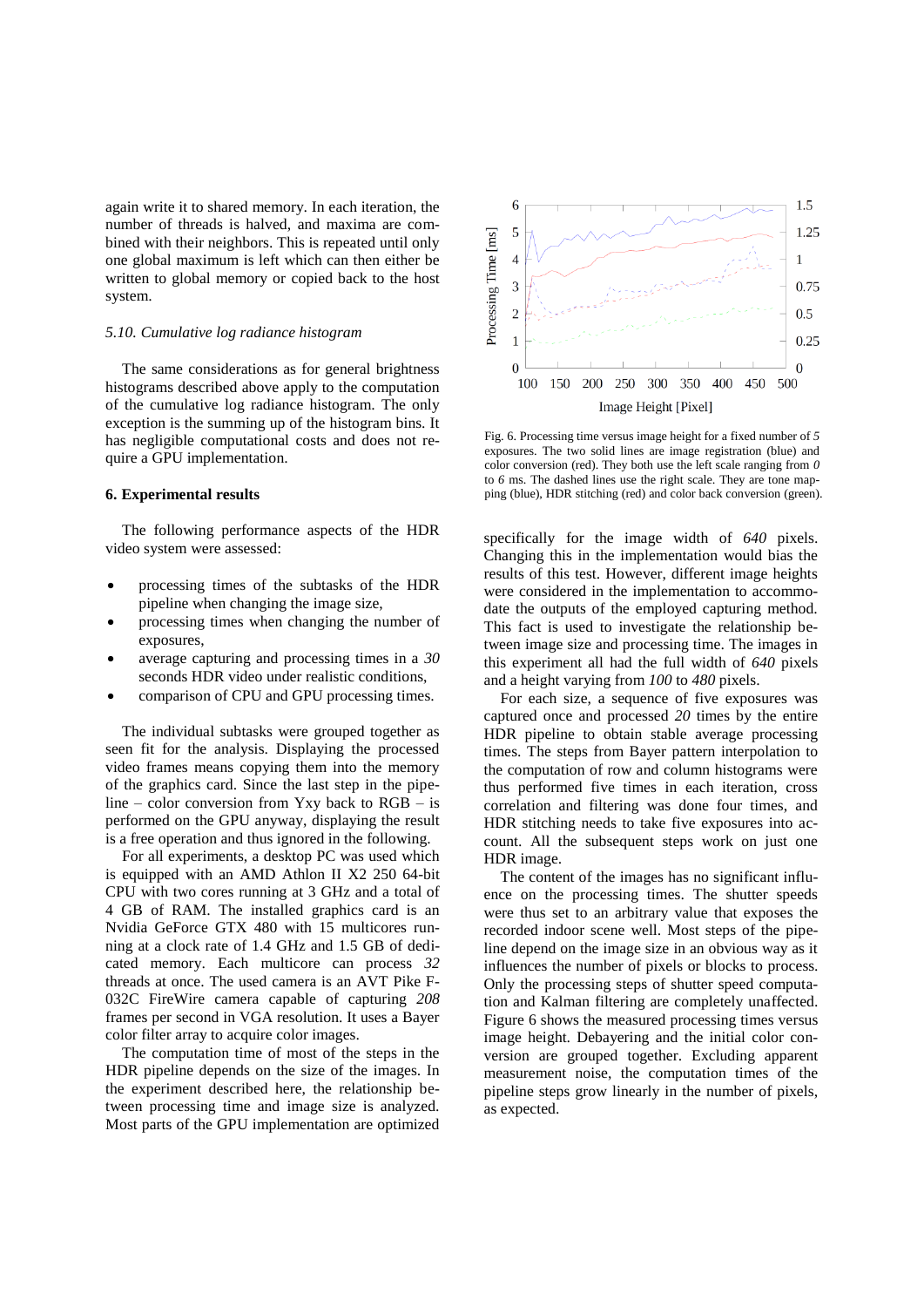

Fig. 7. Processing time versus number of exposures for full images. Only those steps that process multiple LDR exposures are considered.

Now, the image size is kept at its maximum of *640* × *480* pixels and the number of LDR exposures is varied instead. The only steps that need to process a varying number of exposures are color conversion from RGB to Yxy, Bayer pattern interpolation, image registration, and HDR stitching. The initial color conversion and debayering are again grouped together. In order to perform registration, at least two images must be present in the sequence. The number of exposures thus varies from two to ten and, again, the measurement was repeated *20* times on the same sequence for a stable average. The shutters were chosen to match the given scene. Figure 7 shows the measured processing times versus the number of exposures. Again, the dependency is linear, as expected.

For the final test, *30* seconds of HDR video material was captured in a realistic scenario using the HDR video system. The camera was situated inside a room illuminated only by sunlight shining through a window on a sunny day. During the *30* seconds, the camera pans from the bright window towards the darker room and eventually towards a door leading to an even darker hallway. The video thus includes very bright, very dark, and mixed lighting conditions. It consists of *733* HDR frames. Averaged over the entire video, an HDR frame was created from *3.62* LDR exposures. On the average, *29.8* ms per frame were spent for capturing and *13.6* ms for processing. This results in a total time per frame of *43.4* ms and an average frame rate of *23* fps.

The time to create an HDR frame from beginning to end is more closely inspected in Figure 8. The top left chart shows the fractions of the computation time of the steps of the HDR pipeline. Color conversion from RGB to Yxy, back to RGB and debayering is grouped together. The other sub-figures show how



Fig. 8. Percentage of the time taken to perform the steps of the HDR pipeline in the test video. The steps of color conversion, image registration, and tone mapping are further subdivided into their individual tasks.

computation time is further divided among the subtasks for color conversion, image registration, and tone mapping.

For comparison, the entire video was processed again using a fully optimized CPU implementation. The computation times were now *56* ms for color conversion, *24* ms for image registration, *43* ms for HDR stitching and *80* ms for tone mapping. This leads to an average processing time of *203* ms per frame. The GPU implementation is thus faster by a factor of *15* on the average.

# **7. Conclusions**

This article presented the GPU implementation of a high dynamic range video system. It gave an overview of the system and outlined the major steps from capturing to display of an HDR frame. Before parallelizing the HDR pipeline, it was analyzed for necessity and feasibility of a parallel implementation. The main decision criteria were computational cost, arithmetic intensity and the amount of data parallelism of the subtasks. The HDR algorithms had to undergo modifications to make them suitable for execution on a GPU.

The performance of the GPU implementation was evaluated using 30 seconds of HDR video captured in real-time under realistic conditions. The system achieved a frame rate of 23 frames per second. It is thus fast enough for real-time HDR video. Compared